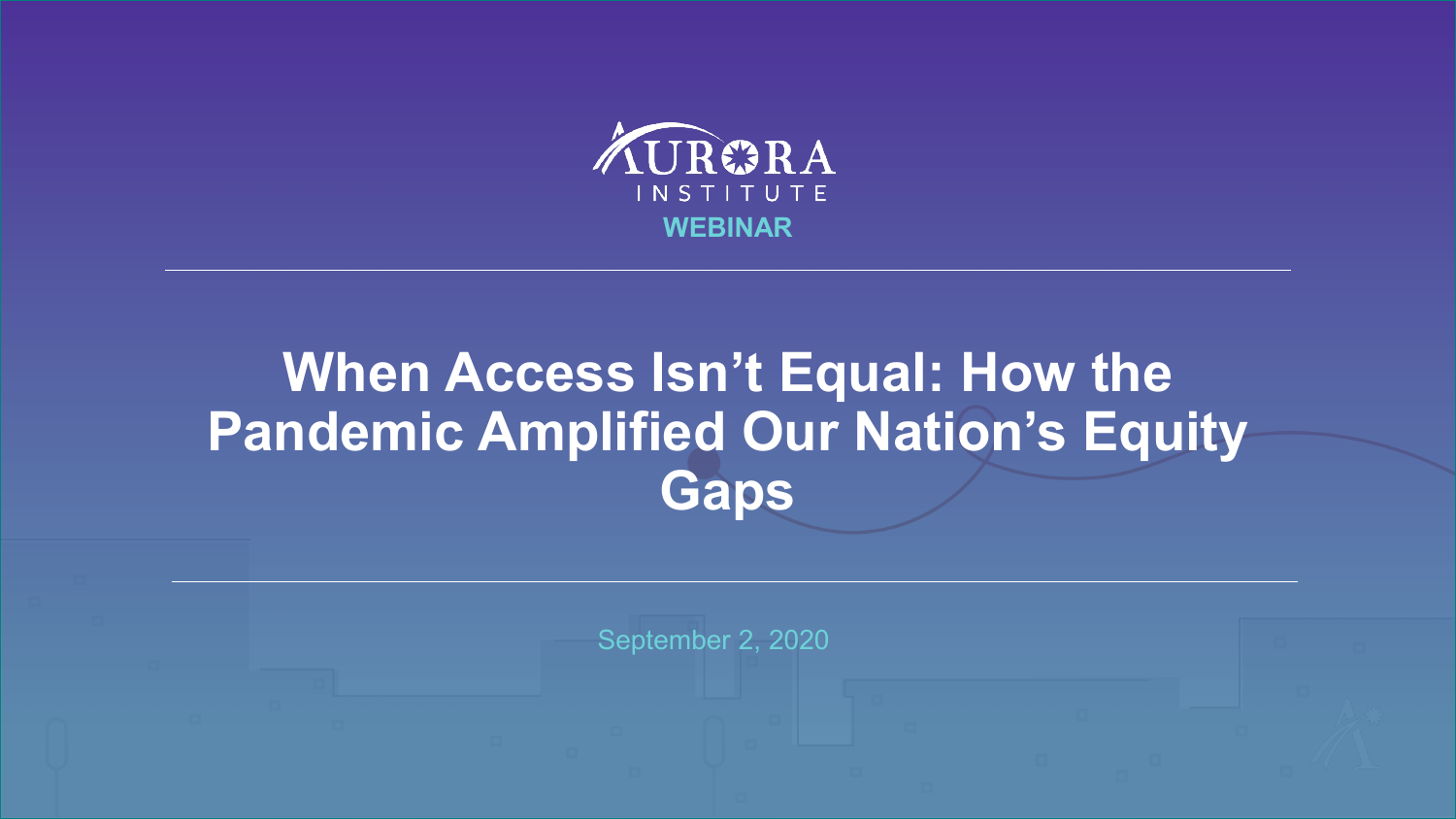## **Welcome**

- **Introduce yourselves.** 
	- Share who you are, where you are from, and one hope that you have for this school year.
- **Ask and answer questions.**
	- Use the chat function to pose questions of our panelists. All attendees are encouraged to respond.
	- We will leave time for our panelists to answer questions.
- **Share your learning.**
	- Tell your colleagues what you are learning. Use #Aurora2020 on Twitter and mention @Aurora lnst.
- **We are recording and archiving the webinar.**
	- The slides and video will be available on **aurora-institute.org**.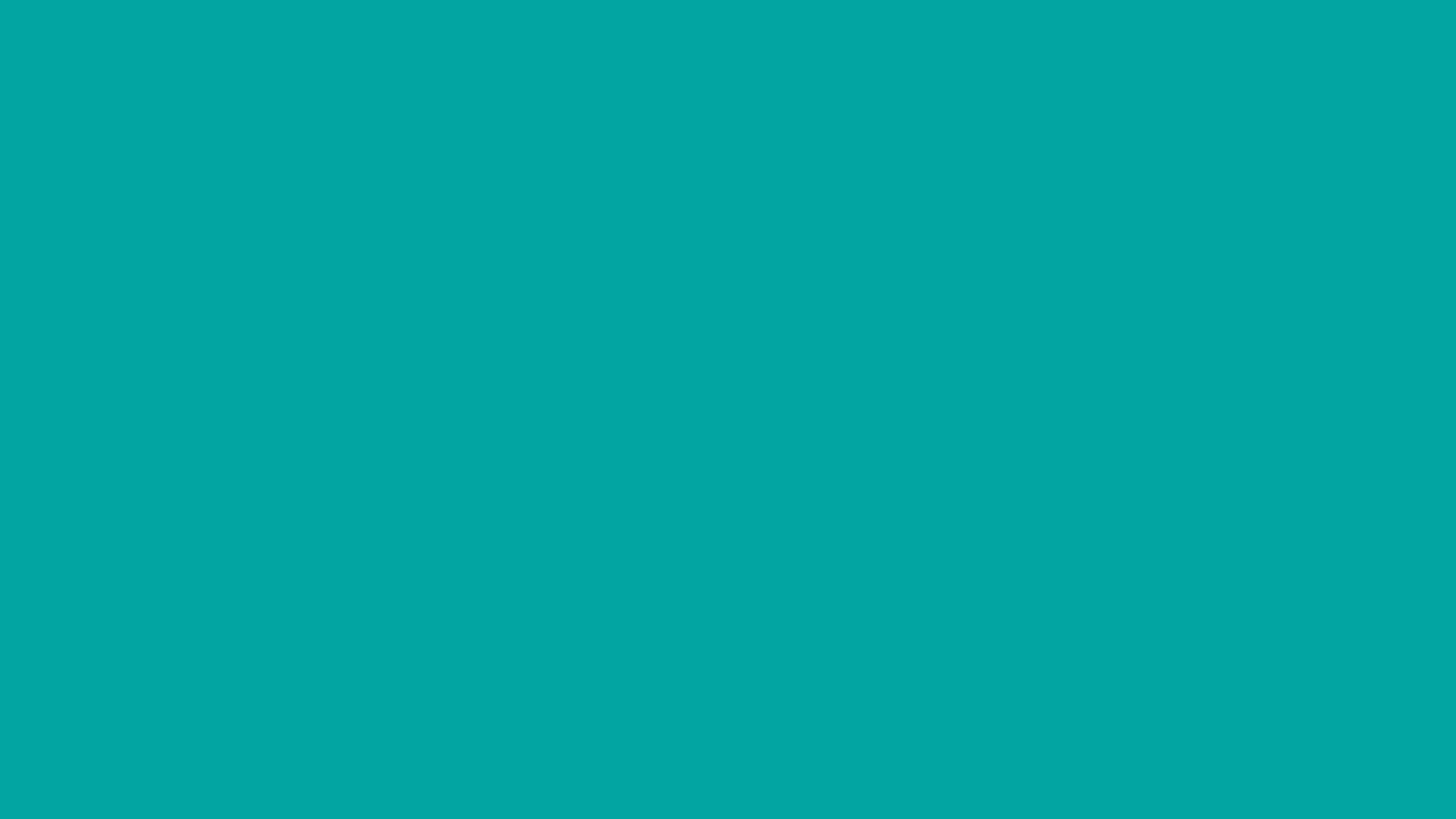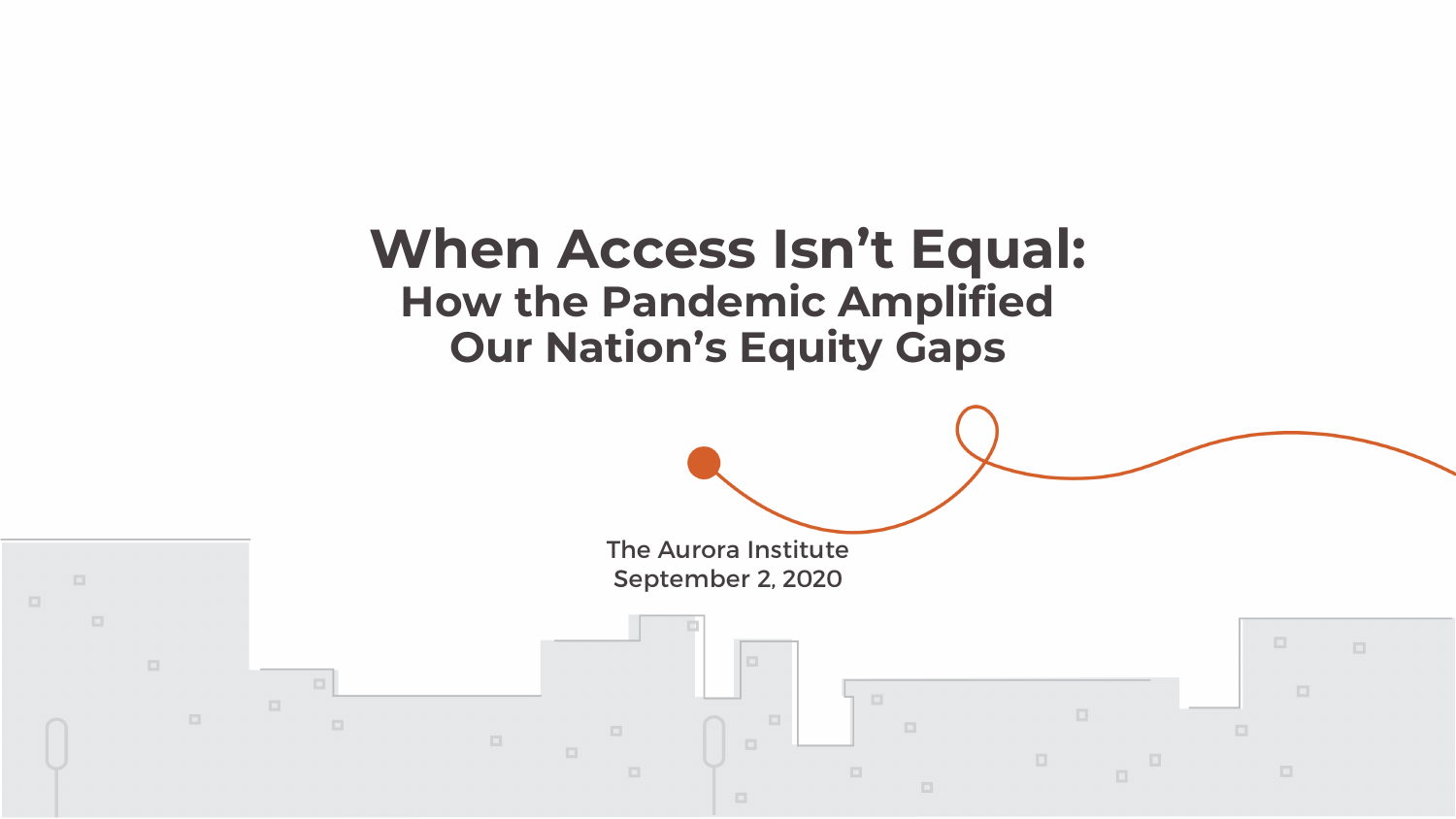## **Agenda**

- Welcome
- Introductions
- Hearing from our Panelists Four Primary Questions Panel Insights and Responses Audience Questions
- Open Audience Questions
- Closing Comments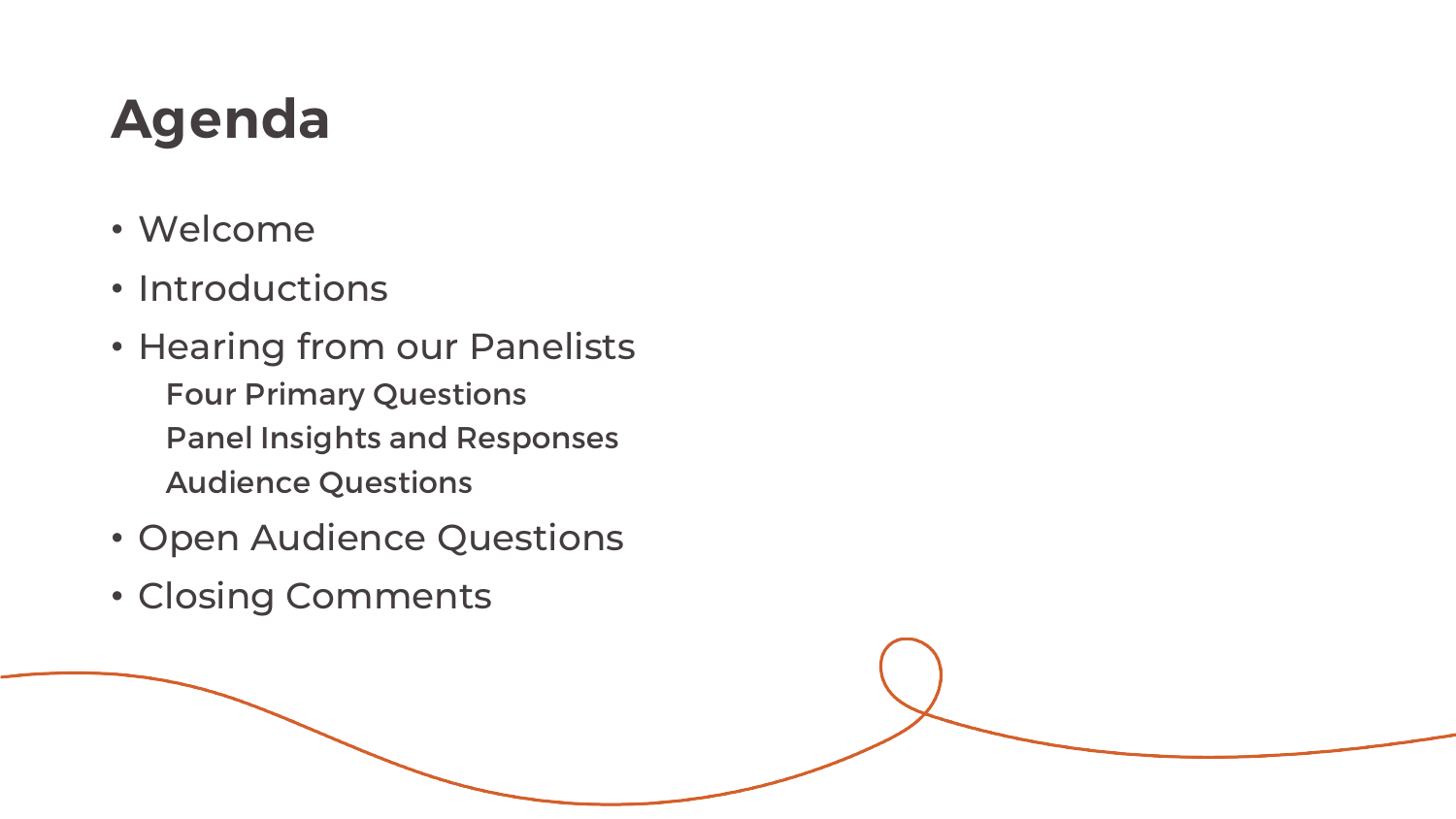## **Moderator**



#### **Jean Sharp** The Digital Learning Collaborative



**The Digital Learning Collaborative (DLC) is a membership group dedicated to exploring, producing, and disseminating data, information, news, and best practices in digital learning.**

https://www.digitallearningcollab.com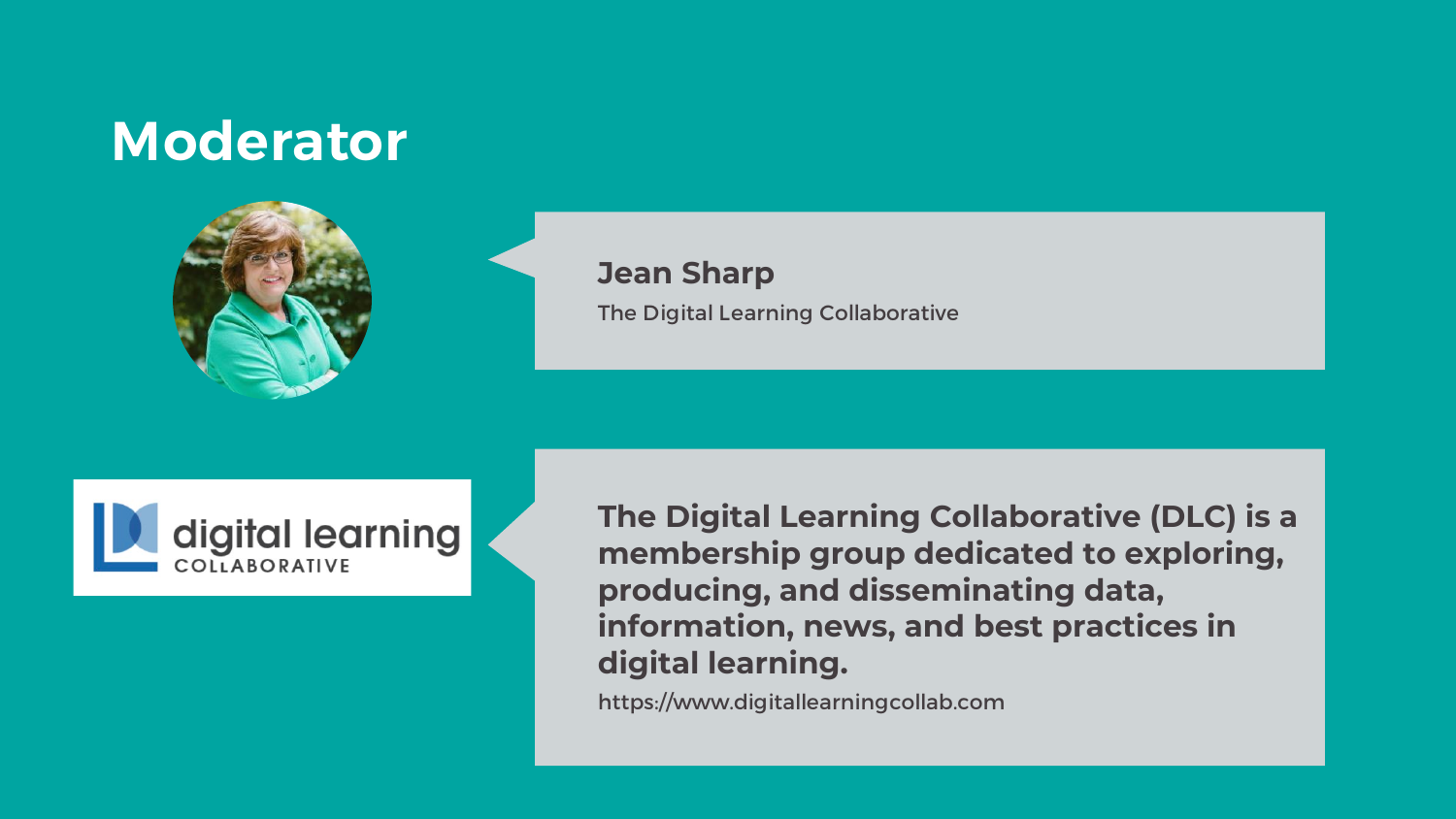## **Panelists**



Special Education Professor, University of Kansas Co-PI Center on Online Learning and Students with Disabilities

#### **Kelsey Ortiz**

Director of the Inclusive Digital Learning Collaborative (iDEC) University of Kansas Center for Research on Learning

#### **Raymond Rose**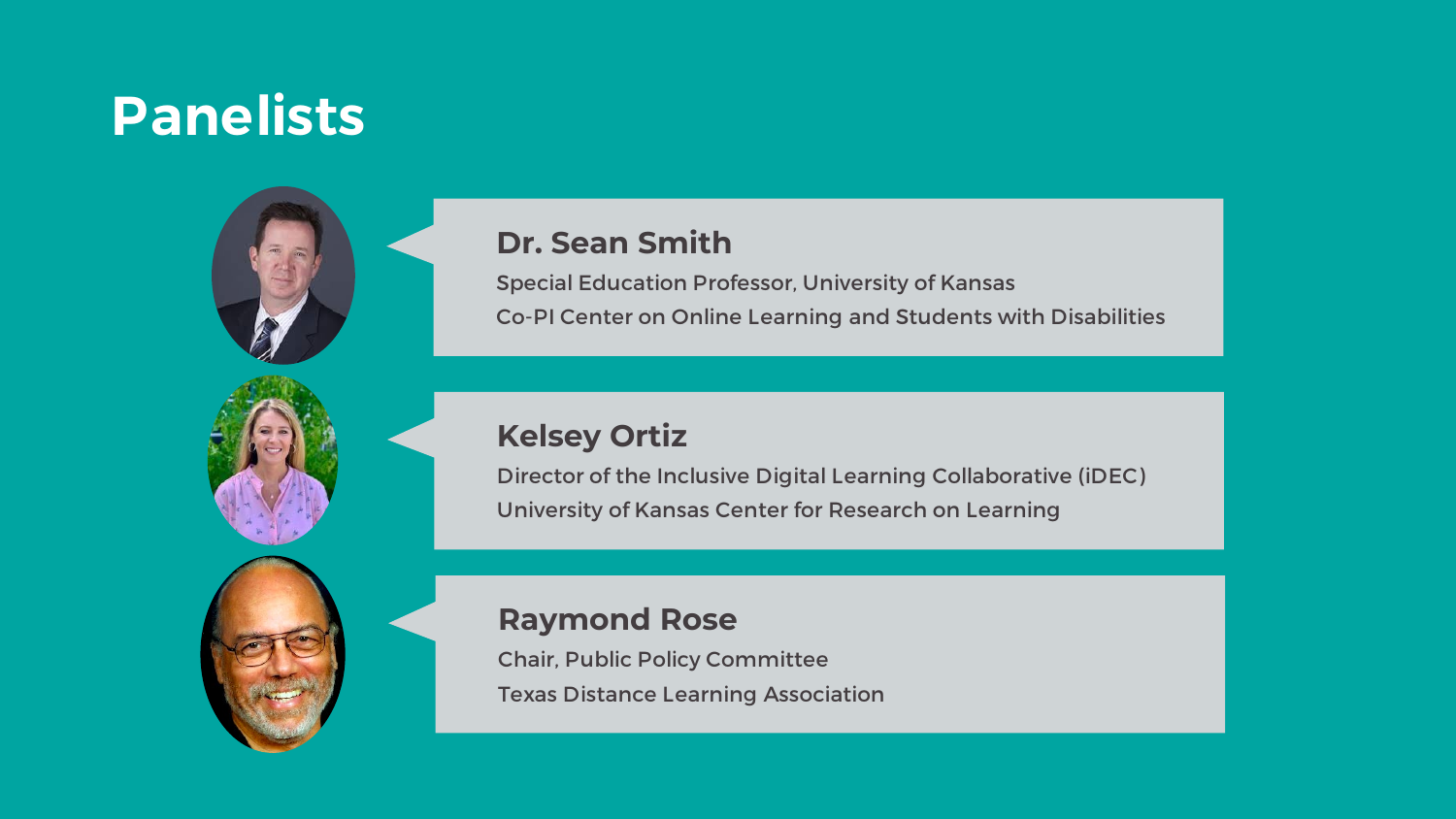## **Introductions**



#### **Dr. Sean Smith**

Special Education Professor, University of Kansas

Co-PI Center on Online Learning and Students with Disabilities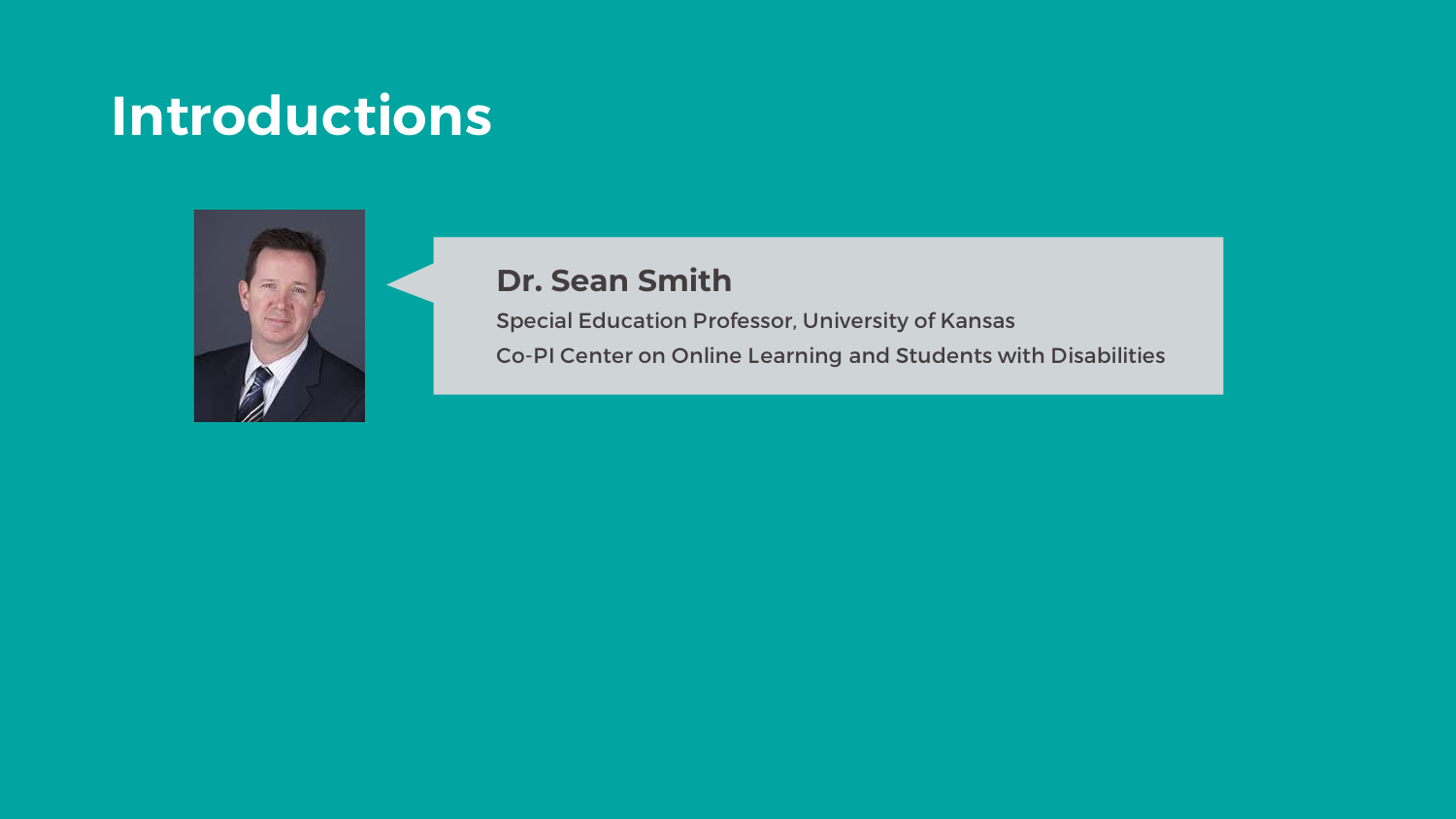## **Introductions**



#### **Kelsey Ortiz**

Director of the Inclusive Digital Learning Collaborative (iDEC)

University of Kansas Center for Research on Learning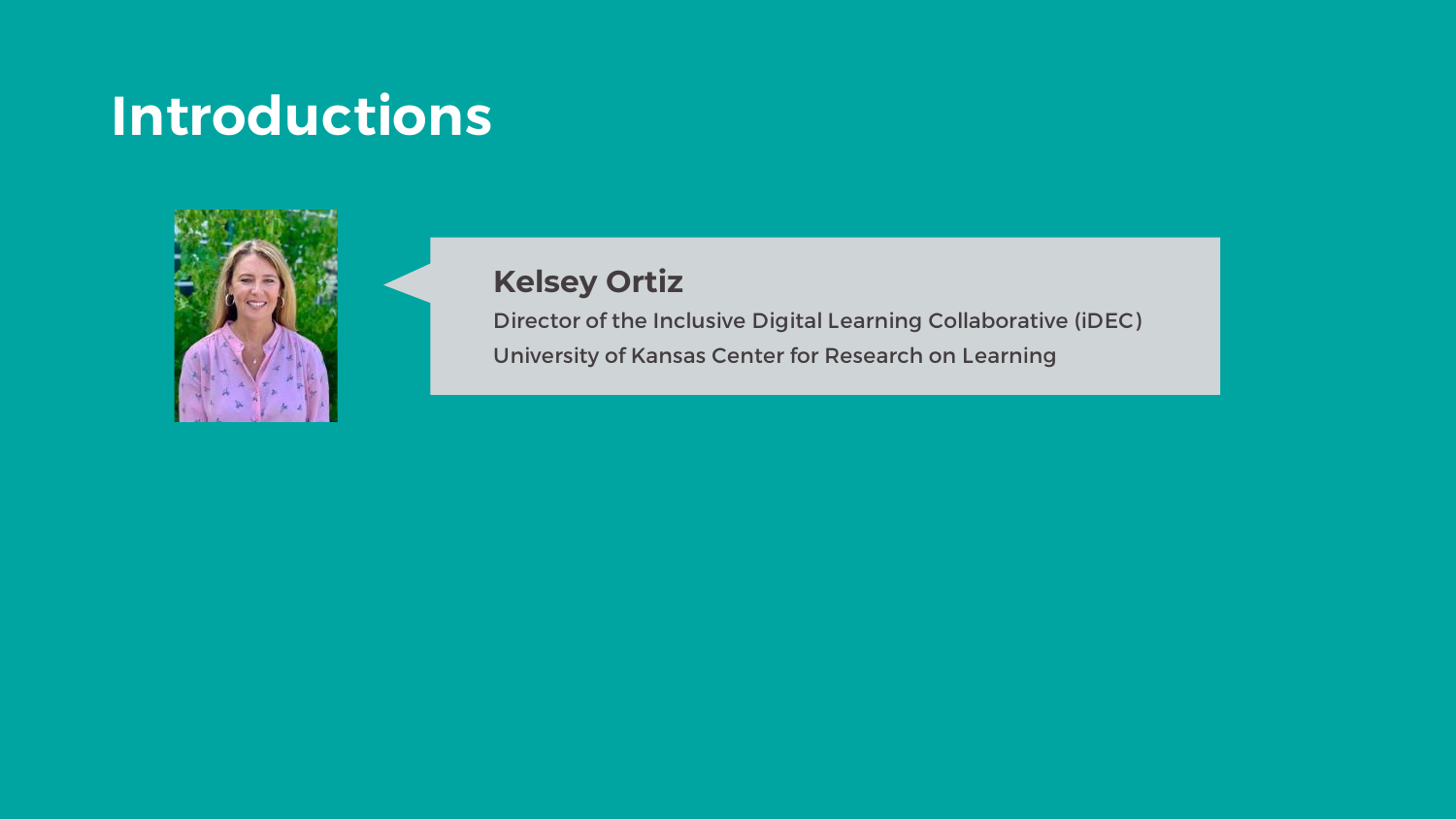## **Introductions**



#### **Raymond Rose**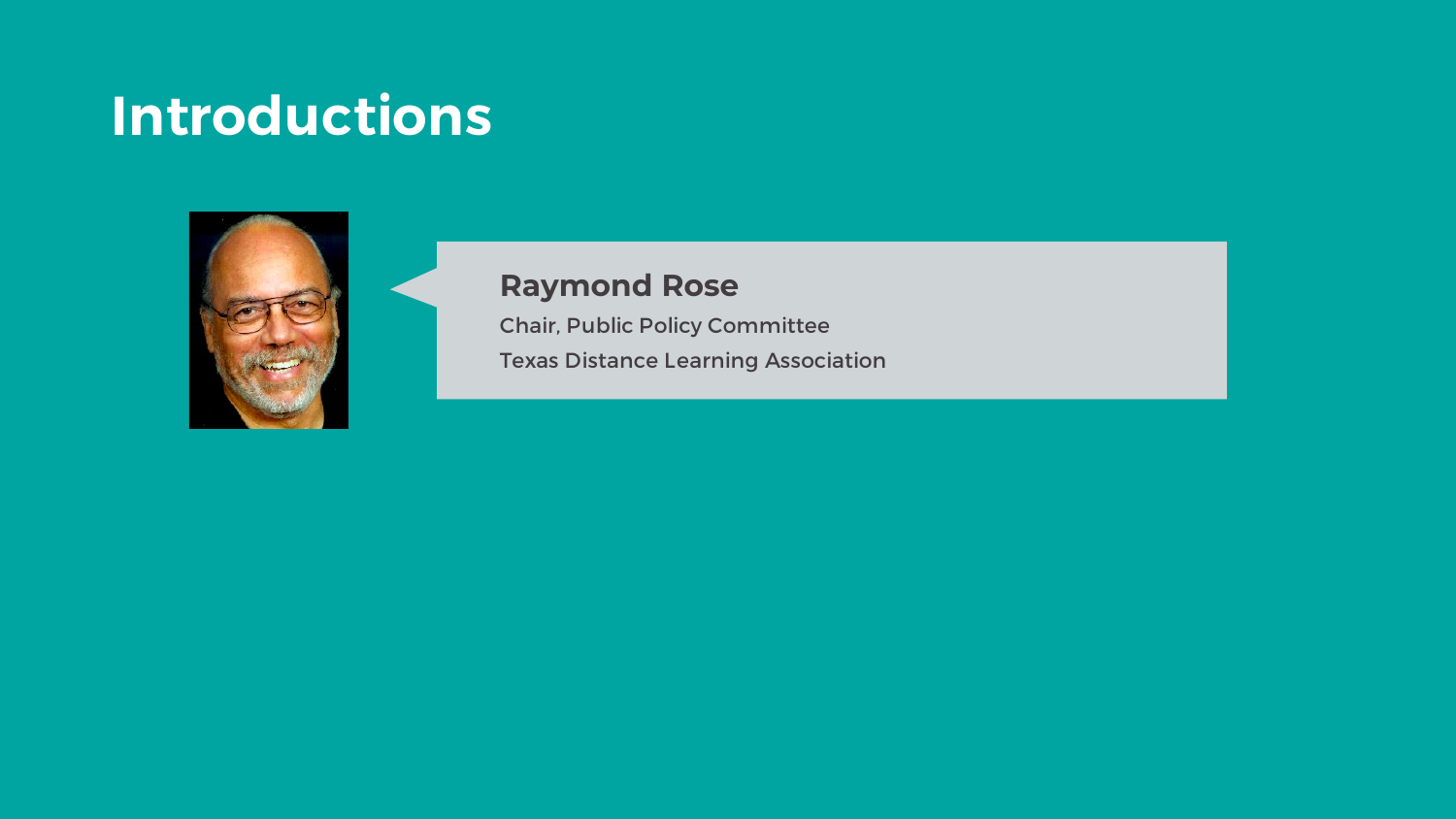## **Equity Definitions vary Greatly**

- Equity can mean different things to different people.
	- "There is no common definition, and that is part of a greater issue."
	- Equity means "providing the same quality services at each of our 26 sites."
	- "We want to make sure the money spent is going to help us meet our district and school goals."
- Responses were categorized and results suggest that district leaders view equity as:
	- Providing all students with high-quality resources and opportunities
	- Tailoring those recourses and opportunities to meet individual student needs.
	- Addressing disparities facing socioeconomically disadvantaged student groups, and
	- Helping students with disabilities access the general curriculum or receive appropriate serves were among the responses.

#### Equity Means ...



SOURCE: Education Week Research Center / Fall 2019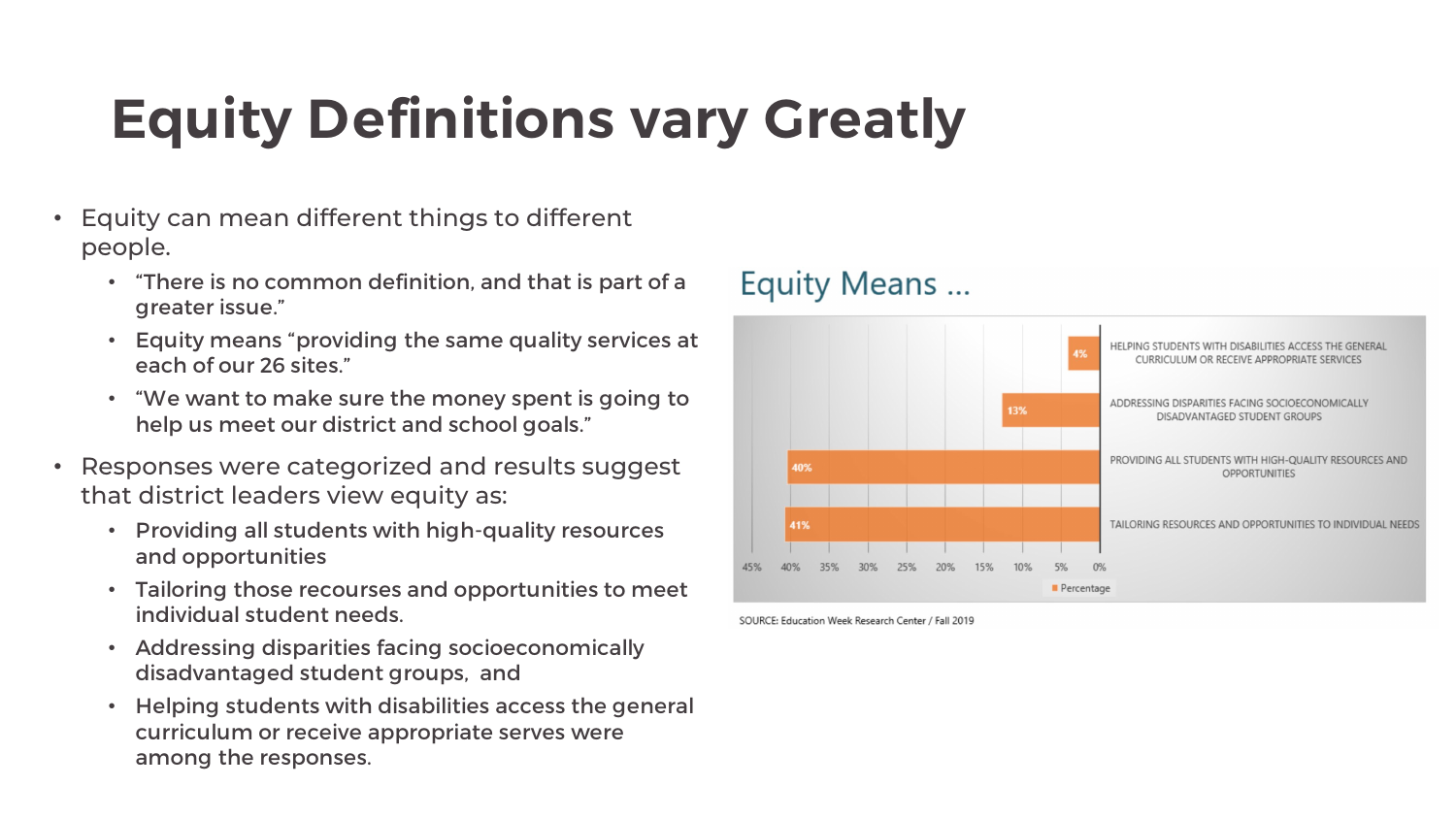## **How do you define equity?**

- And, has your definition of equity changed over the last several months? If so, how?
- To be clear, we are not just talking about accessibility of content. Rather, in the broader sense, equity of access to a quality educational experience for all students.





#### **Dr. Sean Smith**

Special Education Professor, University of Kansas Co-PI Center on Online Learning and Students with **Disabilities** 



### **Kelsey Ortiz**

Director of the Inclusive Digital Learning Collaborative (iDEC) University of Kansas Center for Research on Learning

### **Raymond Rose**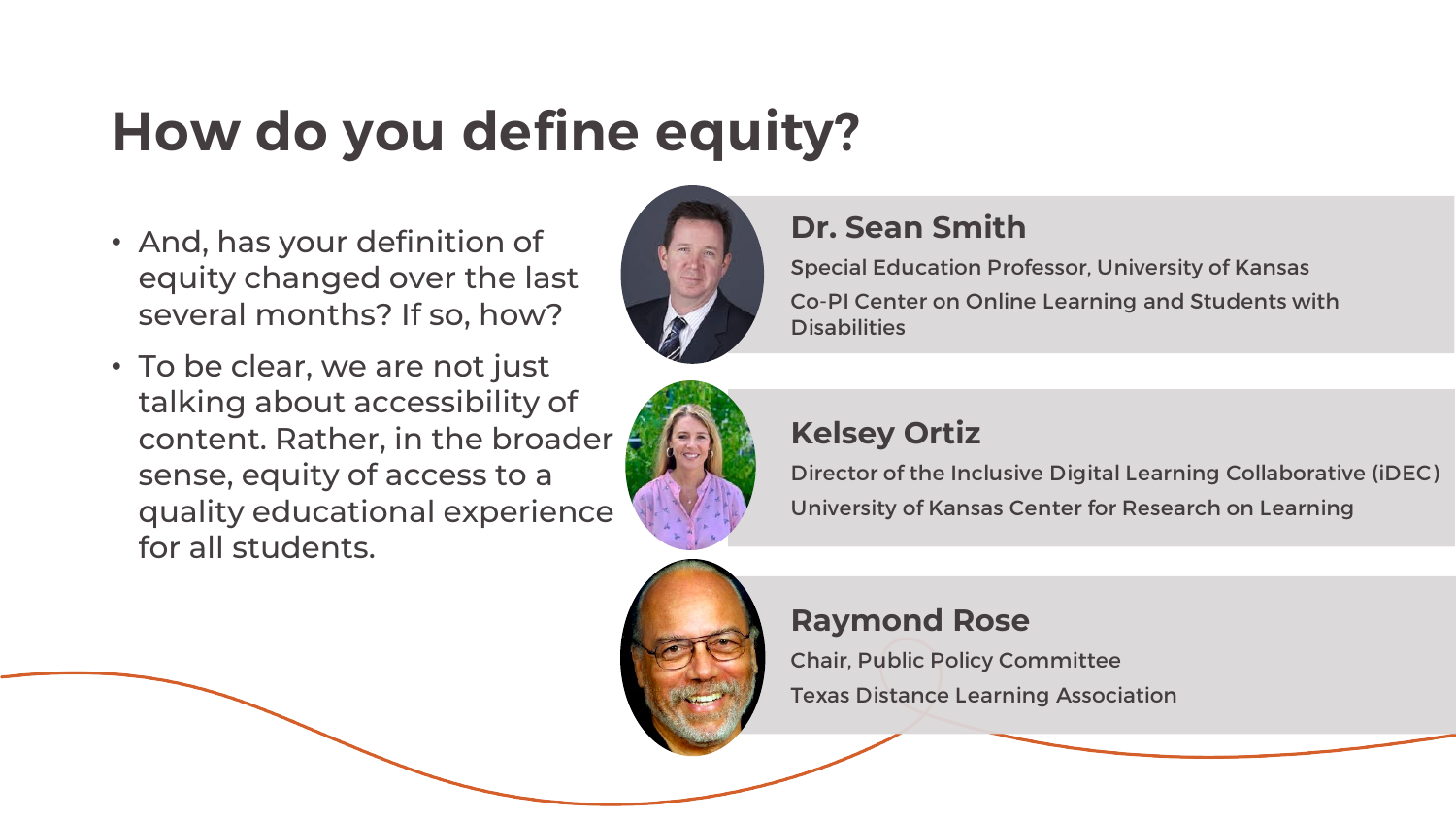## **What changes as we restart schools?**

• Many districts acknowledge the challenges of Emergency Remote Learning in the spring and are making a commitment to their school communities that they will provide students with a quality learning experience.

*There is no doubt that we have all learned a lot since March—both about the virus, and about our ability to keep learning going during this unprecedented time. That is why we won't settle for anything but the most rigorous and engaging instructional experience for your child, in whatever learning model you choose. Your needs—along with those of your children and the staff who serve them—continue to be at the center of our back-to-school planning.* 

*--New York Department of Education*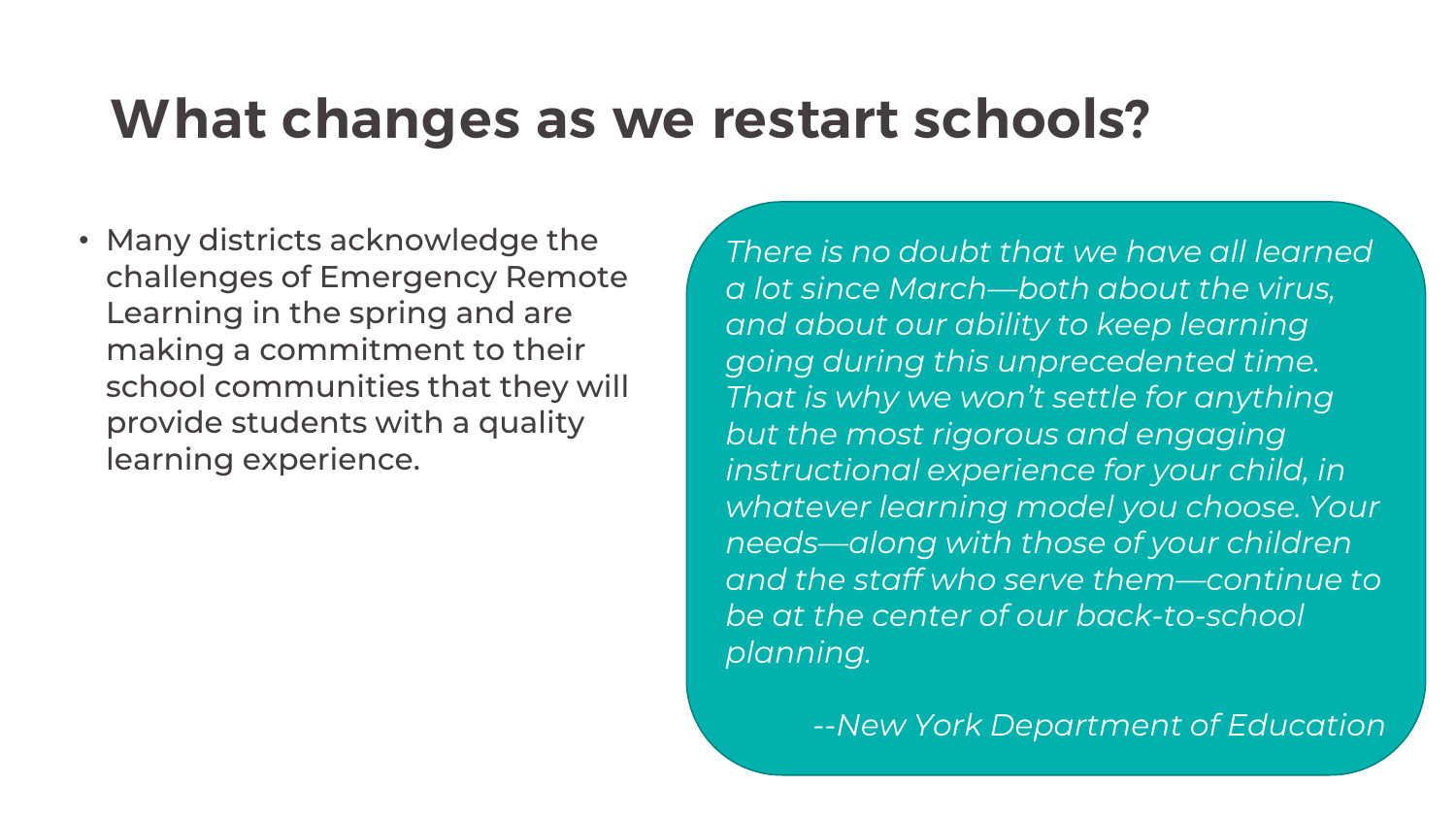## **What changes as we restart schools?**

#### **Teaching, Learning, and Student Support**

- In each subject, teachers will focus on the most essential material for students to learn, creating a core foundation of instruction that is integrated into each of the three learning models to allow for more nimble transitions between models, responding to virus activity.
- Attendance will be taken every day in each model.
- Special education and English learner services will be provided to all identified students.
- All staff will give extra attention to children's social- emotional learning needs and will work to rebuild relationships between and among students and staff.
- Every student, K through grade 12, will be issued a mobile device and will be expected to keep it accessible for potential pivots between models.
- Technology support will continue; internet support and resources will be provided as necessary.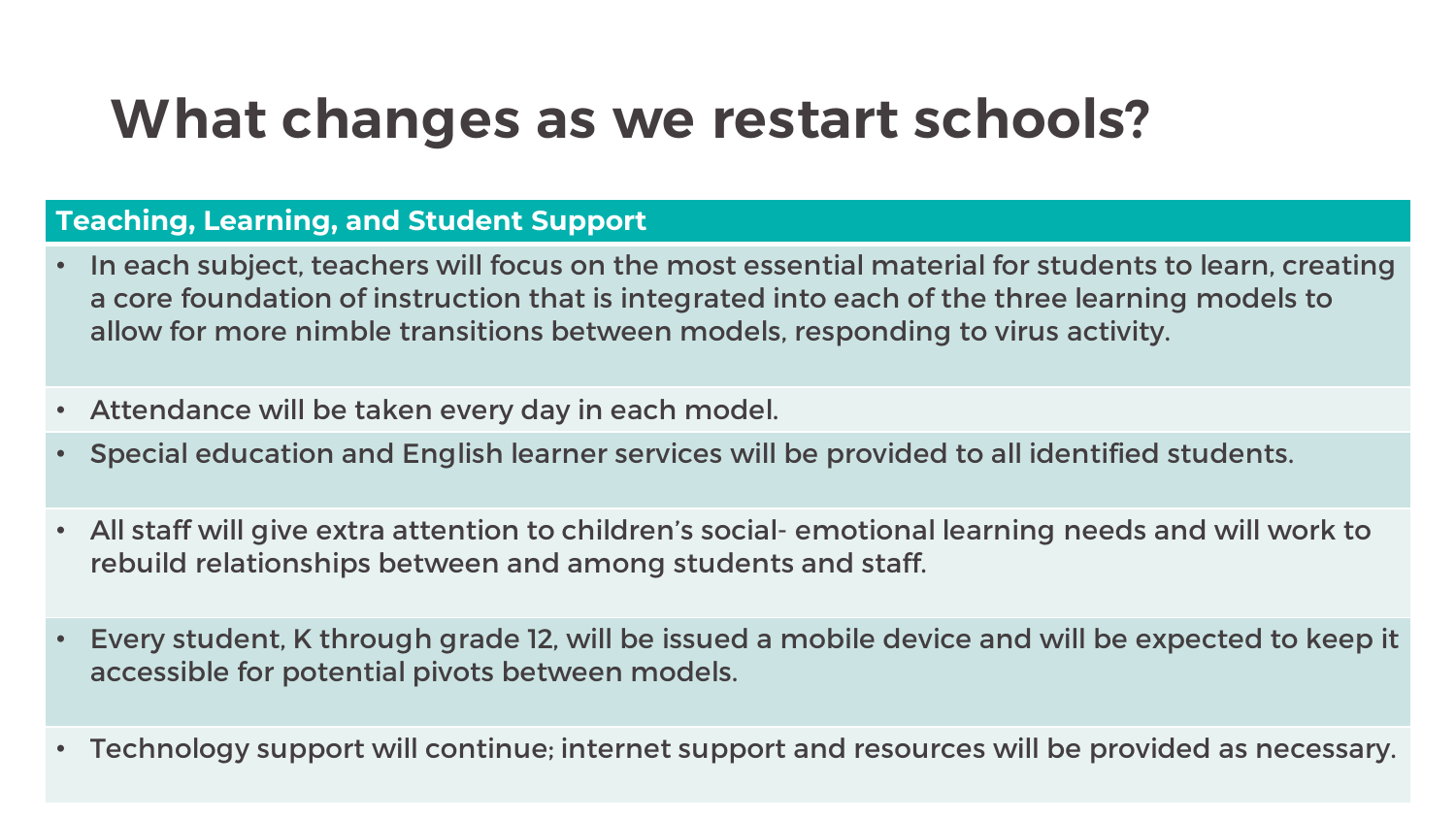## **How does the equity conversation change?**

• As districts increase their focus on providing opportunities for all students, how do you anticipate the conversation around equity and the steps we take will change what we do going forward?



#### **Dr. Sean Smith**

Special Education Professor, University of Kansas Co-PI Center on Online Learning and Students with **Disabilities** 



#### **Kelsey Ortiz**

Director of the Inclusive Digital Learning Collaborative (iDEC) University of Kansas Center for Research on Learning



#### **Raymond Rose**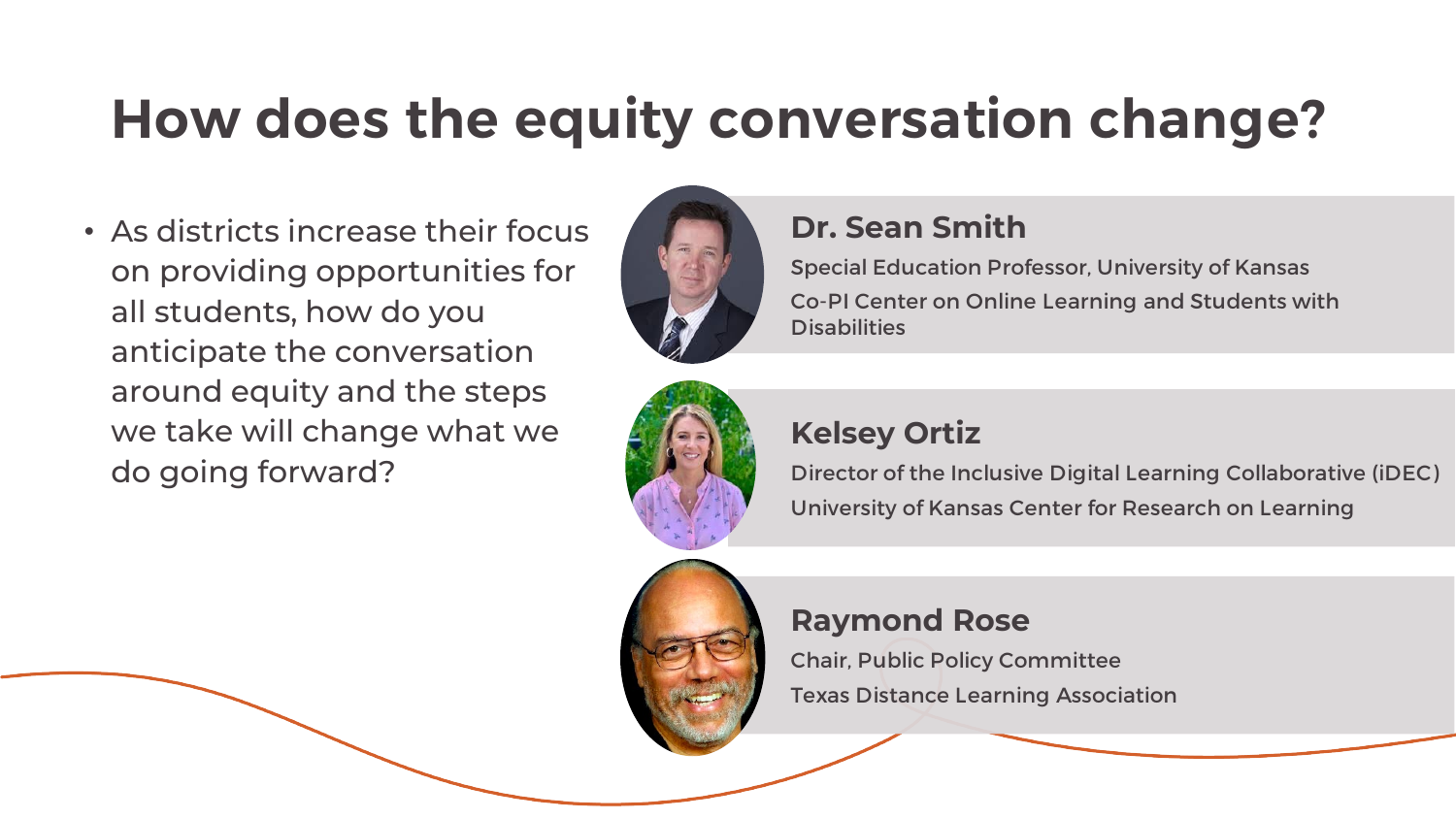## **What must be done to address equity gaps?**

- How do you feel the inequities driven by the pandemic and the recent social unrest have amplified our country's equity gaps?
- From your perspective, what needs to be done to provide equitable opportunities for all students?



#### **Dr. Sean Smith**

Special Education Professor, University of Kansas Co-PI Center on Online Learning and Students with **Disabilities** 



#### **Kelsey Ortiz**

Director of the Inclusive Digital Learning Collaborative (iDEC) University of Kansas Center for Research on Learning

#### **Raymond Rose**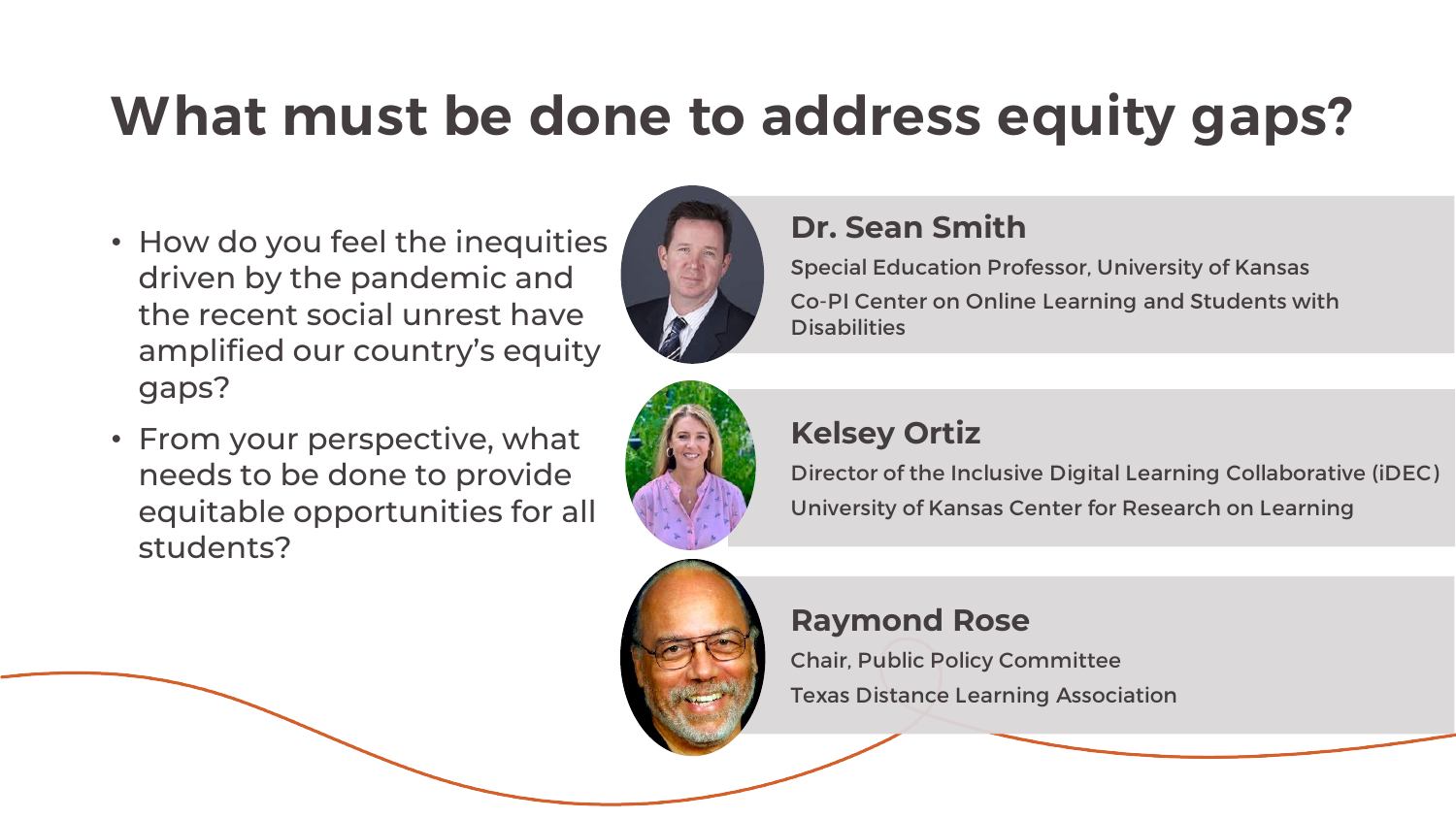## **What are the problems you are tackling?**

- Since the school closures in the spring, what are the problems you've been involved in?
- Where has your focus been?
- How have districts sought your expertise to help them further the equity conversations?
- What do you see as the emerging needs in this environment?



### **Dr. Sean Smith**

Special Education Professor, University of Kansas Co-PI Center on Online Learning and Students with **Disabilities** 



#### **Kelsey Ortiz**

Director of the Inclusive Digital Learning Collaborative (iDEC) University of Kansas Center for Research on Learning



#### **Raymond Rose**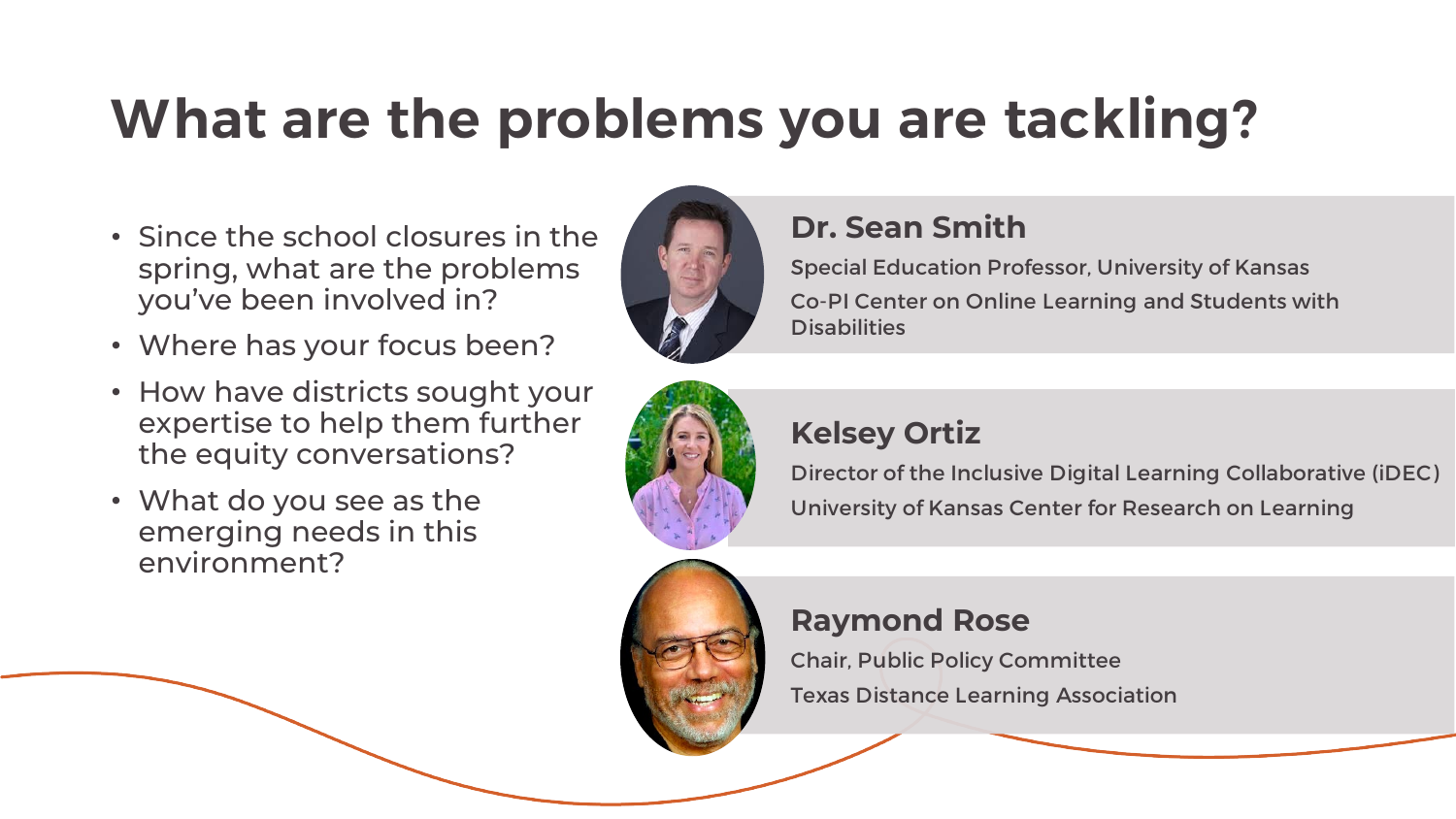## **Questions from our Audience**

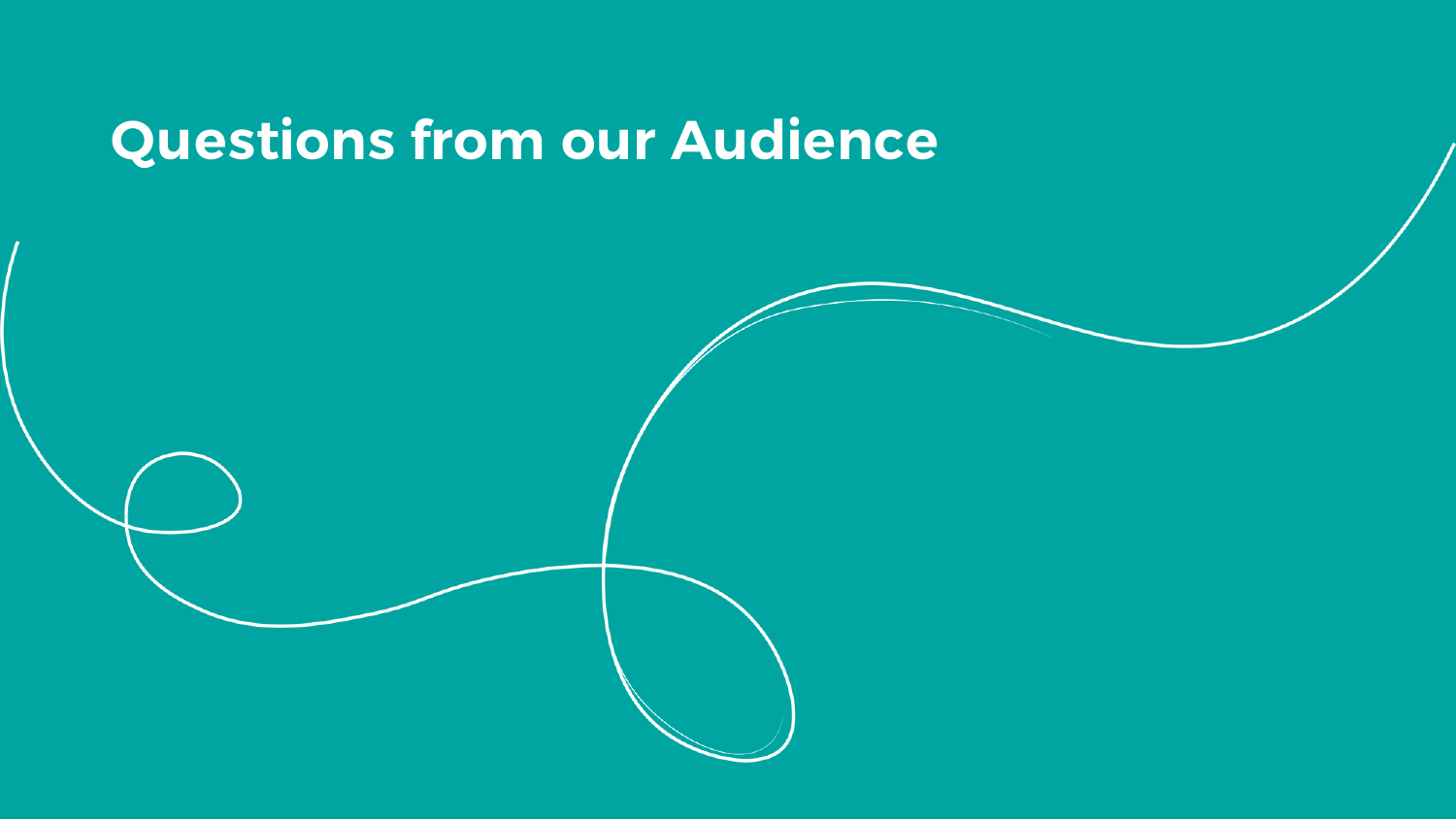## **Closing Thoughts**

- What would you like our audience to take-away from today's conversation?
- Would you like to highlight the resources you have shared with our audience? **Kelsey Ortiz**



### **Dr. Sean Smith**

Special Education Professor, University of Kansas Co-PI Center on Online Learning and Students with **Disabilities** 



Director of the Inclusive Digital Learning Collaborative (iDEC) University of Kansas Center for Research on Learning



#### **Raymond Rose**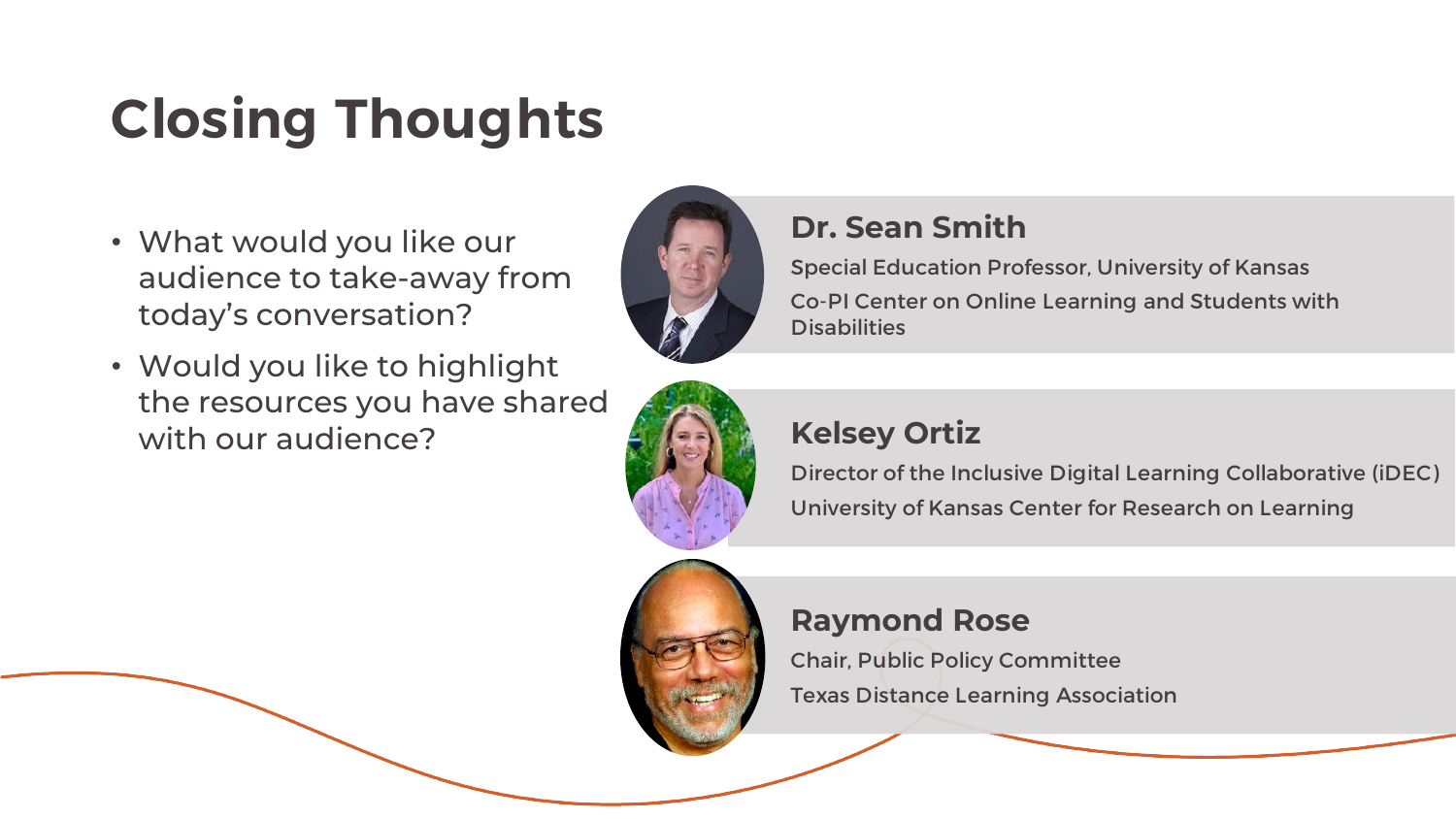## **Resources**

• This QR code will provide you with access to resources that our panelists have curated for you.

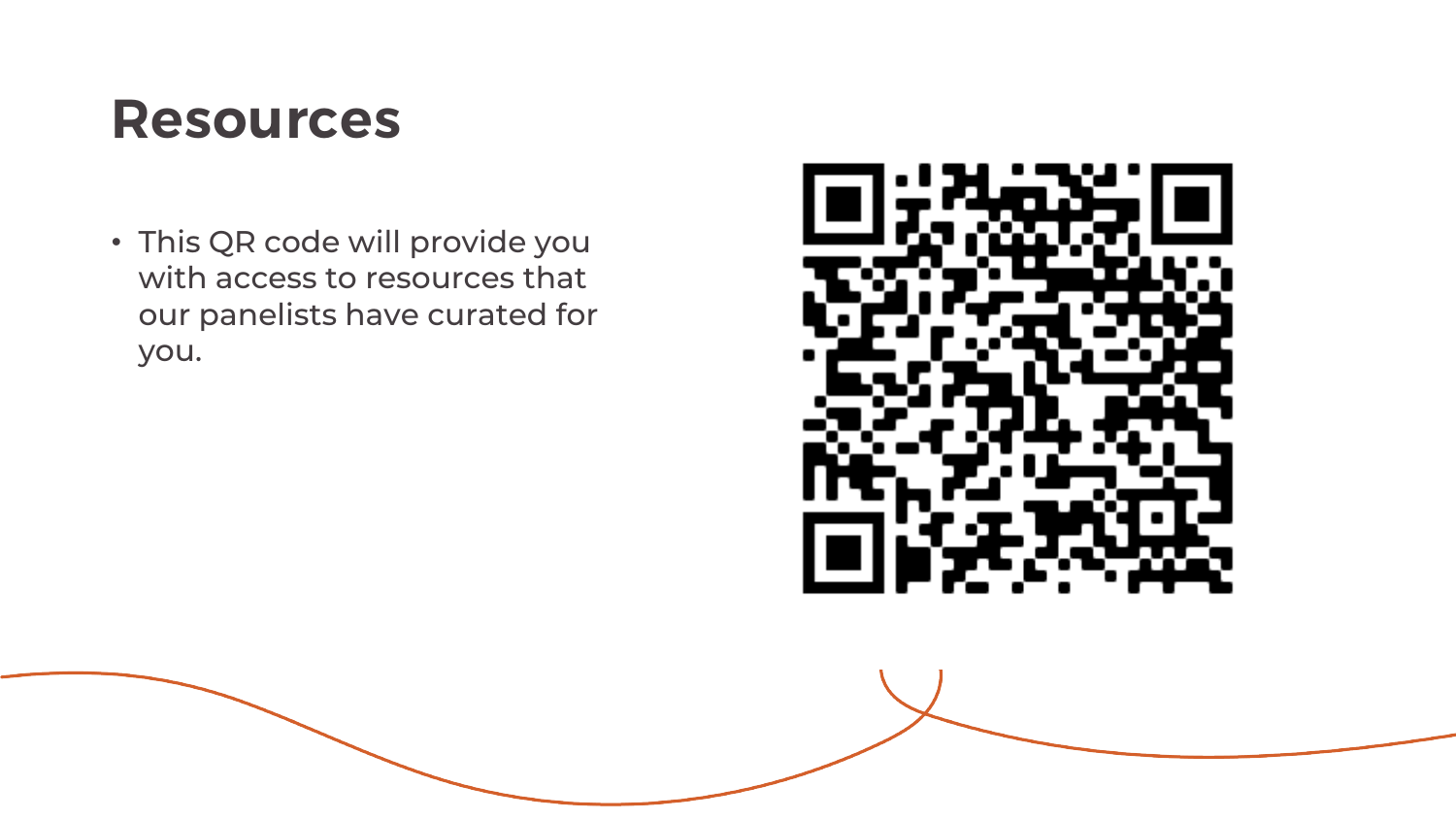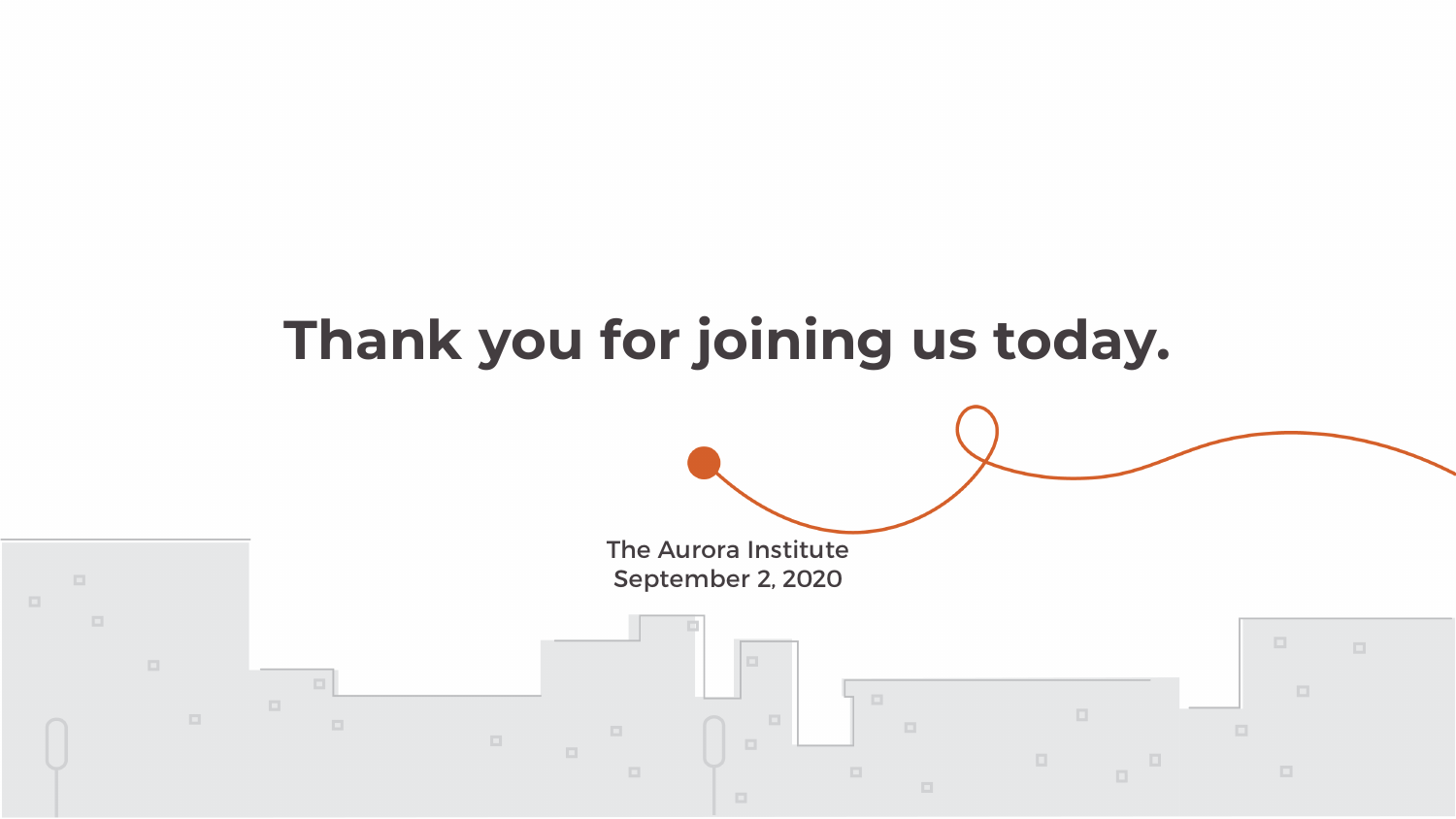# **Pre-Symposium Webinar Series**

- **1. Learning Models for Difference Making in Communities** | September 3, 2020 | 2 pm EST
- **2. Using Research & Development to Redesign: Immediately Implementable Methods and Practices to Accelerate Learning and Results for ALL Kids** | September 8, 2020 | 2 pm EST
- **3. Transitioning to Remote Learning: Free Online Professional Learning Opportunities for Teachers** | September 9, 2020 | 2 pm EST
- **4. Shifting to Online Bite-Sized Professional Learning** | September 10, 2020 | 2 pm EST
- **5. Measuring Personalized Professional Learning: A Three-Year Study of What Works Best, For Whom, Under What Conditions, and Why** | September 15, 2020 | 2 pm EST
- **6. Strengthening the Learning Relationships Between Teachers Families and Students: Our Framework, Interventions and Evaluation Efforts** | September 16, 2020 | 2 pm EST
- **7. Assessing Field-Level Change: Lessons from the Evaluation of the Assessment for Learning Project** | September 17, 2020 | 2 pm EST
- **8. Integrating Project-Based Learning in Online and Blended Courses in Indiana** | September 21, 2020 | 2 pm EST

**https://aurora-institute.org/symposium2020/agenda/preconference-research-series/**

**2**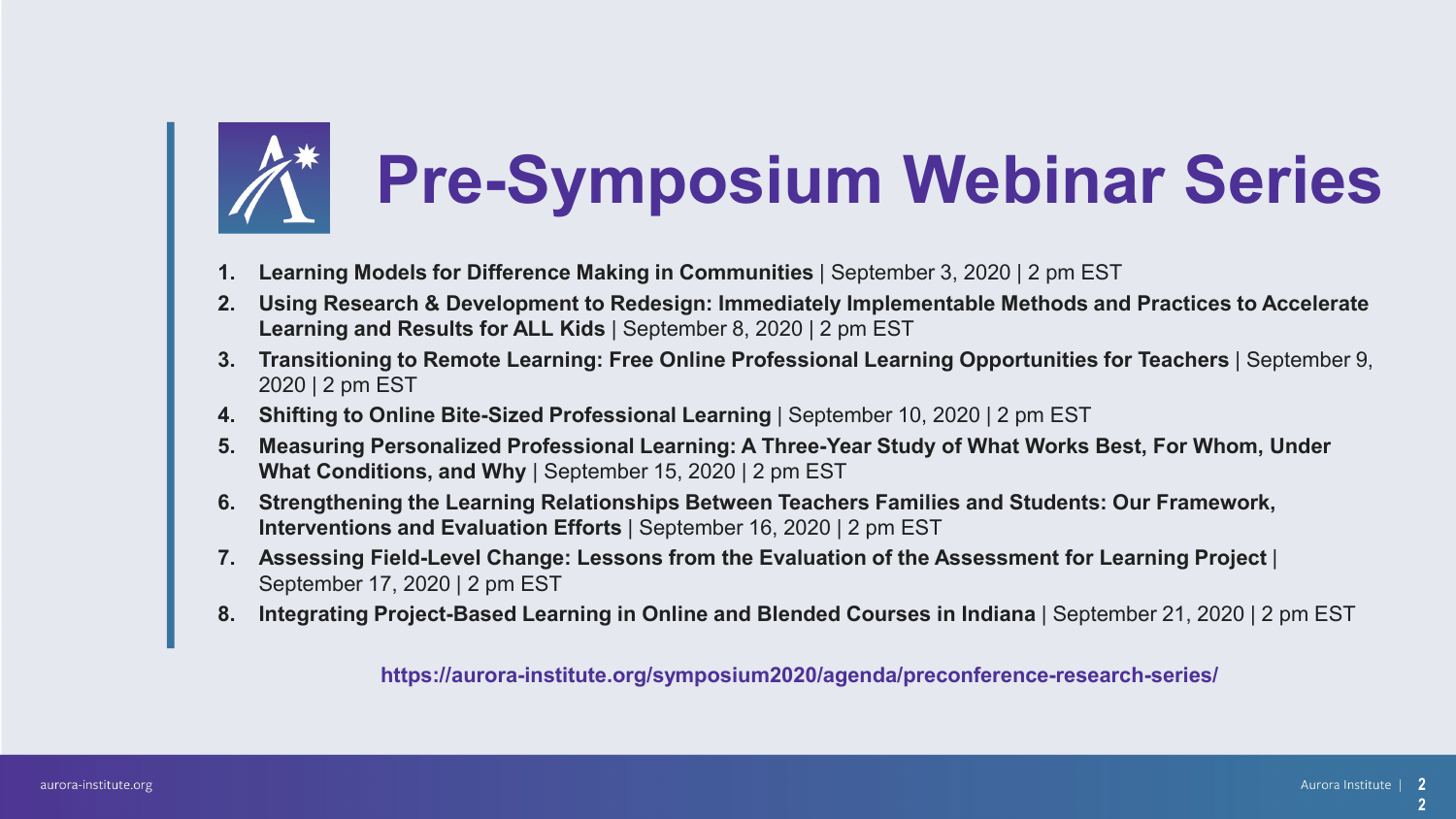# AURERA INSTITUTE

Symposium 2020

OCTOBER 26-28, 2020 | VIRTUAL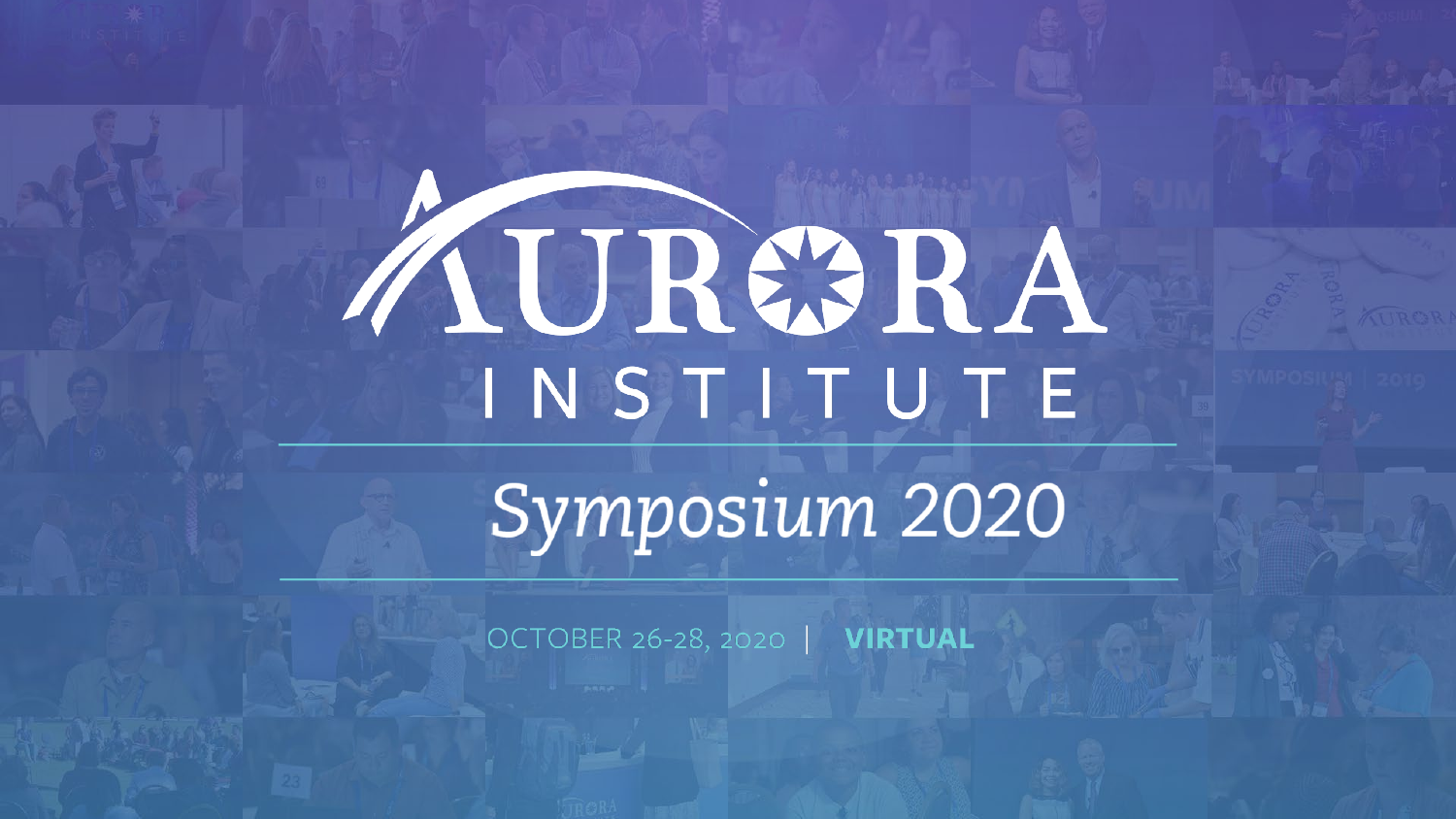

## **Stay Connected fy D**



www.aurora-institute.org



communications@aurora-institute.org



(703) 752-6216